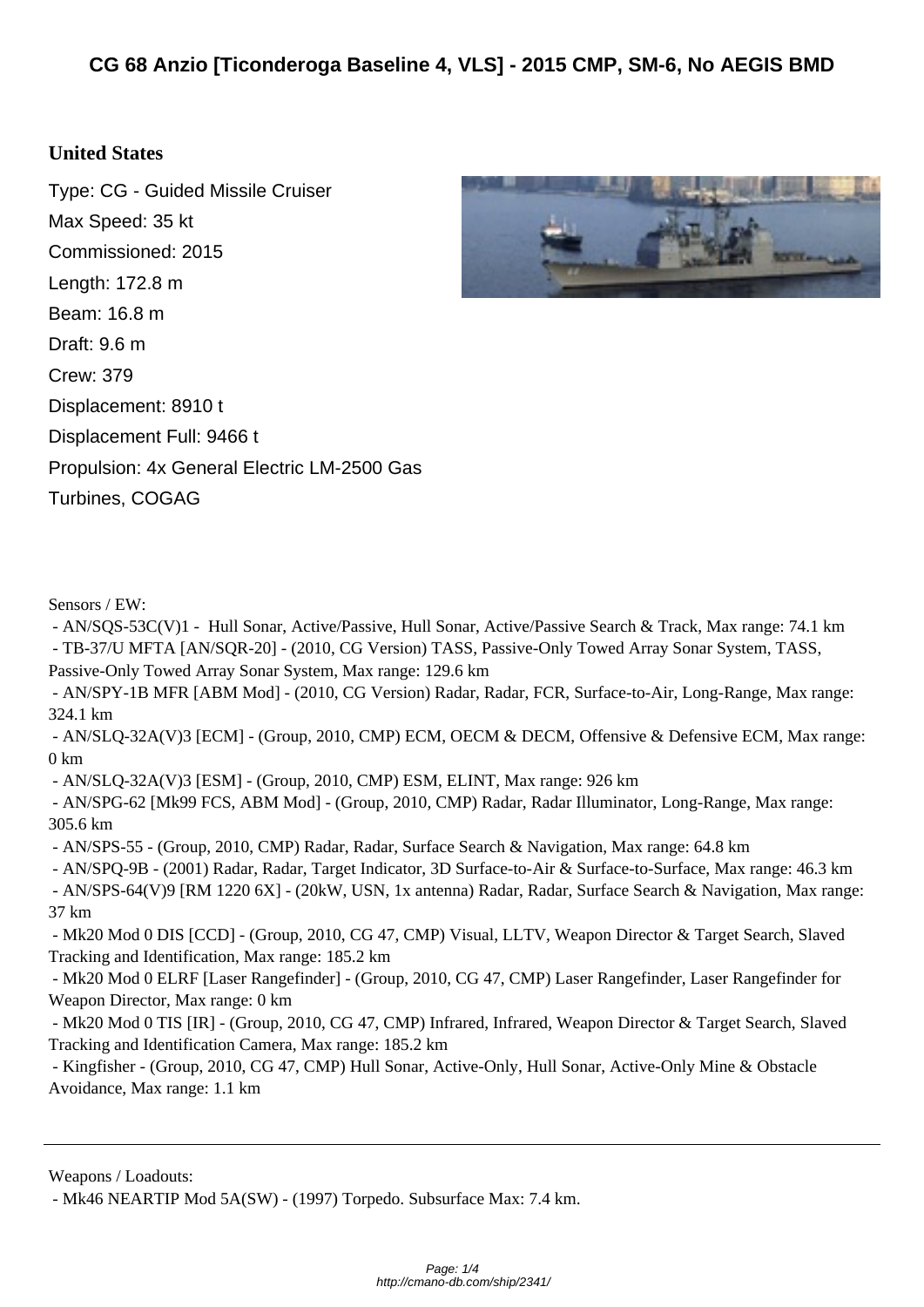- Mk[50 Barracuda Mod 0 ALWT \(1991\) Torpedo. Subsurface Max: 7.4 km.](http://cmano-db.com/ship/2341/)
- Mk54 LHT Mod 0 (2004) Torpedo. Subsurface Max: 7.4 km.
- RGM-84G Harpoon ICR (1998) Guided Weapon. Surface Max: 138.9 km.

- 25mm/75 Bushmaster Mod 2 Burst [12 rnds] - Gun. Air Max: 1.5 km. Surface Max: 2.8 km. Land Max: 2.8 km.

- 20mm/100 Mk15 Phalanx Blk 1B Burst [300 rnds] - Gun. Air Max: 1.5 km. Surface Max: 1.9 km.

 - 12.7mm/50 MG Burst [10 rnds] - (Facility/Ship, No Anti-Air Capability) Gun. Surface Max: 1.9 km. Land Max: 1.9 km.

 - 127mm/62 Mk187 HE-MFF [Mk64 HiCap Body, Mk419 Fuse] - (2009, Land, ASuW, AAW, Multi-Function Fuze) Gun. Surface Max: 22.2 km. Land Max: 24.1 km.

- 127mm/62 Mk176 Illum-ET [Cargo Body, Mk432 Fuse] - (2006) Gun. Surface Max: 22.2 km. Land Max: 24.1 km.

 - 127mm/62 Mk186 HE-MOFN [Mk64 HiCap Body, Mk437 Fuse] - (2015, Land and ASuW, No AAW, Multi-Option Fuze Navy) Gun. Air Max: 2.8 km. Surface Max: 22.2 km. Land Max: 24.1 km.

- RUM-139B VLA [Mk46 Mod 5A(SW)] (1998) Guided Weapon. Subsurface Max: 16.7 km.
- RIM-66M-5 SM-2MR Blk IIIB (2000, AEGIS VLS) Guided Weapon. Air Max: 166.7 km. Surface Max: 46.3 km.
- RGM-109D Tomahawk Blk III TLAM-D (1996) Guided Weapon. Land Max: 926 km.
- RGM-109C Tomahawk Blk III TLAM-C (1994) Guided Weapon. Land Max: 1852 km.
- RGM-109E Tomahawk Blk IV TACTOM (2005) Guided Weapon. Land Max: 2963.2 km.
- RIM-66M-2 SM-2MR Blk IIIA (AEGIS VLS) Guided Weapon. Air Max: 166.7 km. Surface Max: 46.3 km.

 - RIM-156A SM-2ER Blk IV [Anti-ASBM Mod] - (2009, 75 rnds) Guided Weapon. Air Max: 240.8 km. Surface Max: 46.3 km.

 - RIM-174A ERAM SM-6 Blk IA - (2017, ABM, Anti-Surface) Guided Weapon. Air Max: 240.8 km. Surface Max: 240.8 km.

- RIM-162A ESSM - (2004, AEGIS, Mk41) Guided Weapon. Air Max: 55.6 km. Surface Max: 46.3 km.

 - RGM-109I Tomahawk Blk IV MMT [Multi-Mission] - (2015, ASuW Capable) Guided Weapon. Surface Max: 2963.2 km. Land Max: 2963.2 km.

- Mk234 Nulka - (2002) Decoy (Expendable). Surface Max: 1.9 km.

- Mk216 Sea Gnat Chaff [Distraction] (1988) Decoy (Expendable). Surface Max: 1.9 km.
- Mk245 GIANT Flare (1997, DM19A1) Decoy (Expendable). Surface Max: 1.9 km.
- Mk214 Sea Gnat Chaff [Seduction] (1987) Decoy (Expendable). Surface Max: 1.9 km.
- AN/SLQ-25A Nixie Decoy (Towed). Surface Max: 1.9 km.

OVERVIEW: The Ticonderoga-class of guided-missile cruisers is a class of warships in the United States Navy, first ordered and authorized in the 1978 fiscal year. The class uses passive phased-array radar and was originally planned as a class of destroyers. However, the increased combat capability offered by the Aegis combat system and the AN/SPY-1 radar system was used to justify the change of the classification from DDG (guided missile destroyer) to CG (guided-missile cruiser) shortly before the keels were laid down for Ticonderoga and Yorktown.

Ticonderoga-class guided-missile cruisers are multi-role warships. Their Mk 41 VLS can launch Tomahawk cruise missiles to strike strategic or tactical targets, or fire long-range antiaircraft Standard Missiles for defense against aircraft or antiship missiles. Their LAMPS III helicopters and sonar systems allow them to perform antisubmarine missions. Ticonderoga-class ships are designed to be elements of carrier battle groups, amphibious assault groups, as well as performing missions such as interdiction or escort.

DETAILS: The Ticonderoga-class cruiser's design was based on that of the Spruance-class destroyer. The Ticonderoga class introduced a new generation of guided missile warships based on the AEGIS phased array radar that is capable of simultaneously scanning for threats, tracking targets, and guiding missiles to interception. When they were designed, they had the most powerful electronic warfare equipment in the U.S. Navy, as well as the most advanced underwater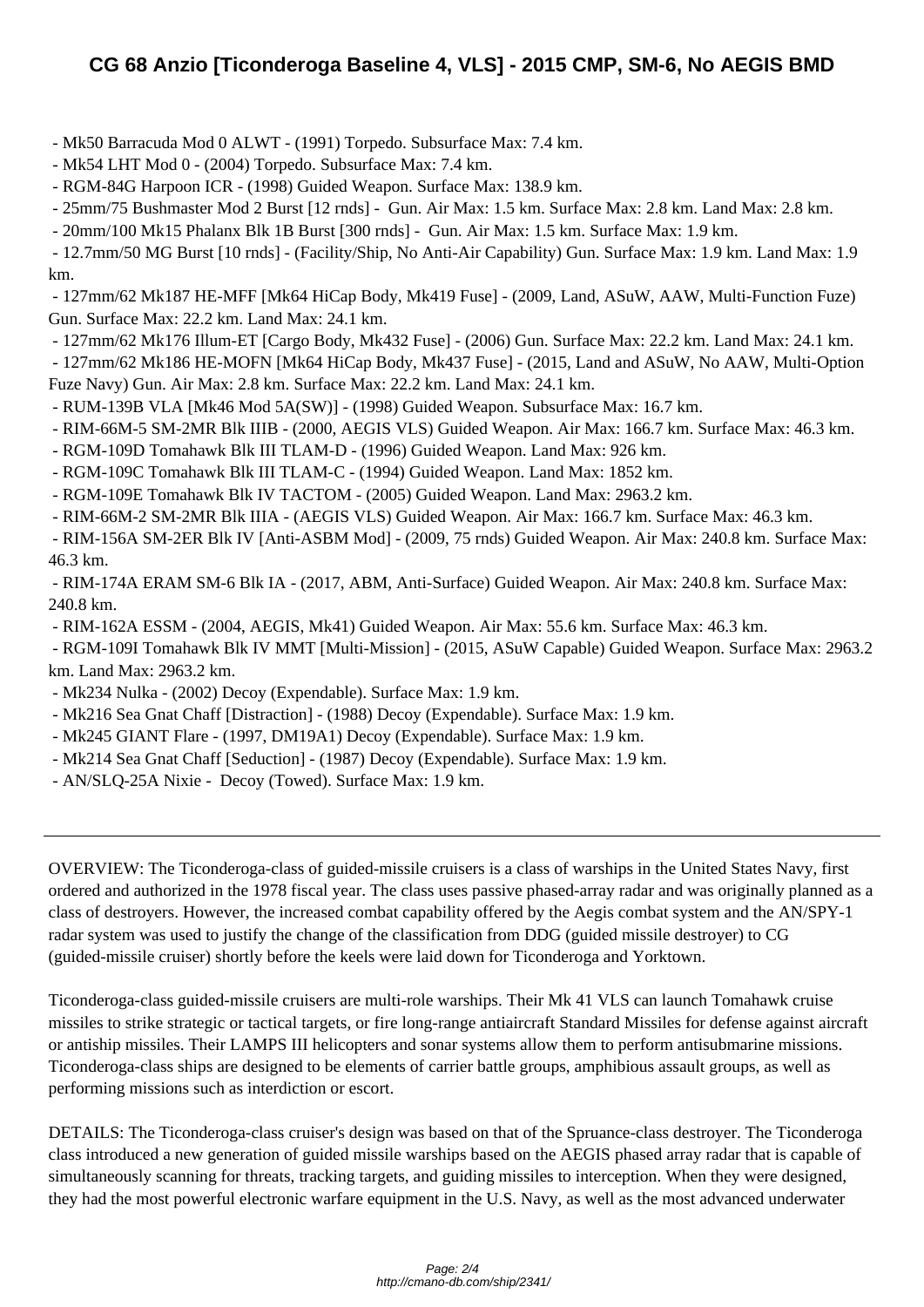surve[illance system. These ships were one of the first classes of warships to be built in modules, rather than being](http://cmano-db.com/ship/2341/) assembled from the bottom up.

In addition to the added radar capability, the Ticonderoga-class ships subsequently built after the USS Thomas S. Gates included two Mark 41 Vertical Launching Systems (VLS). The two VLS allow the ship to have 122 missile storage and launching tubes that can carry a wide variety of missiles, including the Tomahawk cruise missile, Standard surface-to-air missile, Evolved Sea Sparrow surface-to-air missile, and ASROC antisubmarine warfare (ASW) guided rockets. More importantly, the VLS enables all missiles to be on full stand-by at any given time, shortening the warship's response time before firing. The original five ships (Ticonderoga, Yorktown, Vincennes, Valley Forge, and Thomas S. Gates) had Mark 26 twin-arm launchers that limited their missile capacity to a total of 88 missiles, and that could not fire the Tomahawk missile. After the end of the Cold War, the lower capabilities of the original five warships limited them to duties close to the home waters of the United States. These ship's cluttered superstructure, inherited from the Spruance-class destroyers, required two of their external radar units to be mounted on a special pallet on the portside aft corner of the superstructure, with the other two mounted on the forward starboard corner. The later AEGIS warships, designed from-the-keel-up to carry the SPY-1 radars, have them all clustered together.

The high weight of these warships - about 1,500 tons heavier than the Spruance class, resulted in a highly stressed hull and some structural problems in early service, which were generally corrected in the late 1980s and mid-1990s. Several ships had superstructure cracks which had to be repaired.

TYPE: Guided Missle Cruiser (CG).

SPECIFICATION: Displacement: Approx. 9,600 long tons (9,800 t) full load || Length: 567 feet (173 m) || Beam: 55 feet (16.8 meters) || Draft: 34 feet (10.2 meters) || Propulsion: (4) General Electric LM2500 gas turbine engines, 80,000 shaft horsepower (60,000 kW) with (2) controllable-reversible pitch propellers. || Complement: 33 officers, 27 Chief Petty Officers, and approx. 340 enlisted.

PERFORMANCE: Speed: 32.5 knots (60 km/h) || Range: 6,000 nmi (11,000 km) at 20 kn (37 km/h); 3,300 nmi (6,100 km) at 30 kn (56 km/h).

SENSORS: AN/SPY-1A/B multi-function radar || AN/SPS-49 air search radar || AN/SPG-62 fire control radar || AN/SPS-73 surface search radar || AN/SPQ-9 gun fire control radar || AN/SLQ-32 Electronic Warfare Suite || AN/SQQ-89(V)1/3 - A(V)15 Sonar suite, consisting of: AN/SQS-53B/C/D active sonar, AN/SQR-19 TACTAS, AN/SQR-19B ITASS, & MFTA passive sonar, AN/SQQ-28 light airborne multi-purpose system || Mark 36 SRBOC || AN/SLQ-25 Nixie.

ARMAMENT: [Mark 26] (2) Mk 26 missile launchers || (68) RIM-66 SM-2 || (20) RUR-5 ASROC || (8) RGM-84 Harpoon missiles  $\parallel$  (2) Mark 45 5 in / 54 cal lightweight gun (2-4) .50 cal (12.7 mm) gun  $\parallel$  (2) Phalanx CIWS  $\parallel$  (2) Mk 32 12.75 in (324 mm) triple torpedo tubes. ##### [Mark 41] (2) 61 cell Mk 41 vertical launch systems with a mix of: RIM-66M-5 Standard SM-2MR Block IIIB, RIM-156A SM-2ER Block IV, RIM-161 SM-3, RIM-162A ESSM, RIM-174A Standard ERAM BGM-109 Tomahawk, RUM-139A VL-ASROC || (8) RGM-84 Harpoon missiles || (2) Mk 45 Mod 2 5-in/54-cal lightweight gun || (2) 25 mm Mk 38 gun || (2-4) .50 cal (12.7 mm) gun || (2) Phalanx CIWS Block 1B || (2) Mk 32 12.75-in (324 mm) triple torpedo tubes for lightweight torpedoes.

AIRCRAFT: (2) Sikorsky SH-60B or MH-60R Seahawk LAMPS III helicopters.

SHIPS BUILT: [Mark 26] Ticonderoga (CG-47), Yorktown (CG-48), Vincennes (CG-49), Valley Forge (CG-50), Thomas S. Gates (CG-51) ##### [Mark 41] Bunker Hill (CG-52), Mobile Bay (CG-53), Antietam (CG-54), Leyte Gulf (CG-55), San Jacinto (CG-56), Lake Champlain (CG-57), Philippine Sea (CG-58), Princeton (CG-59), Normandy